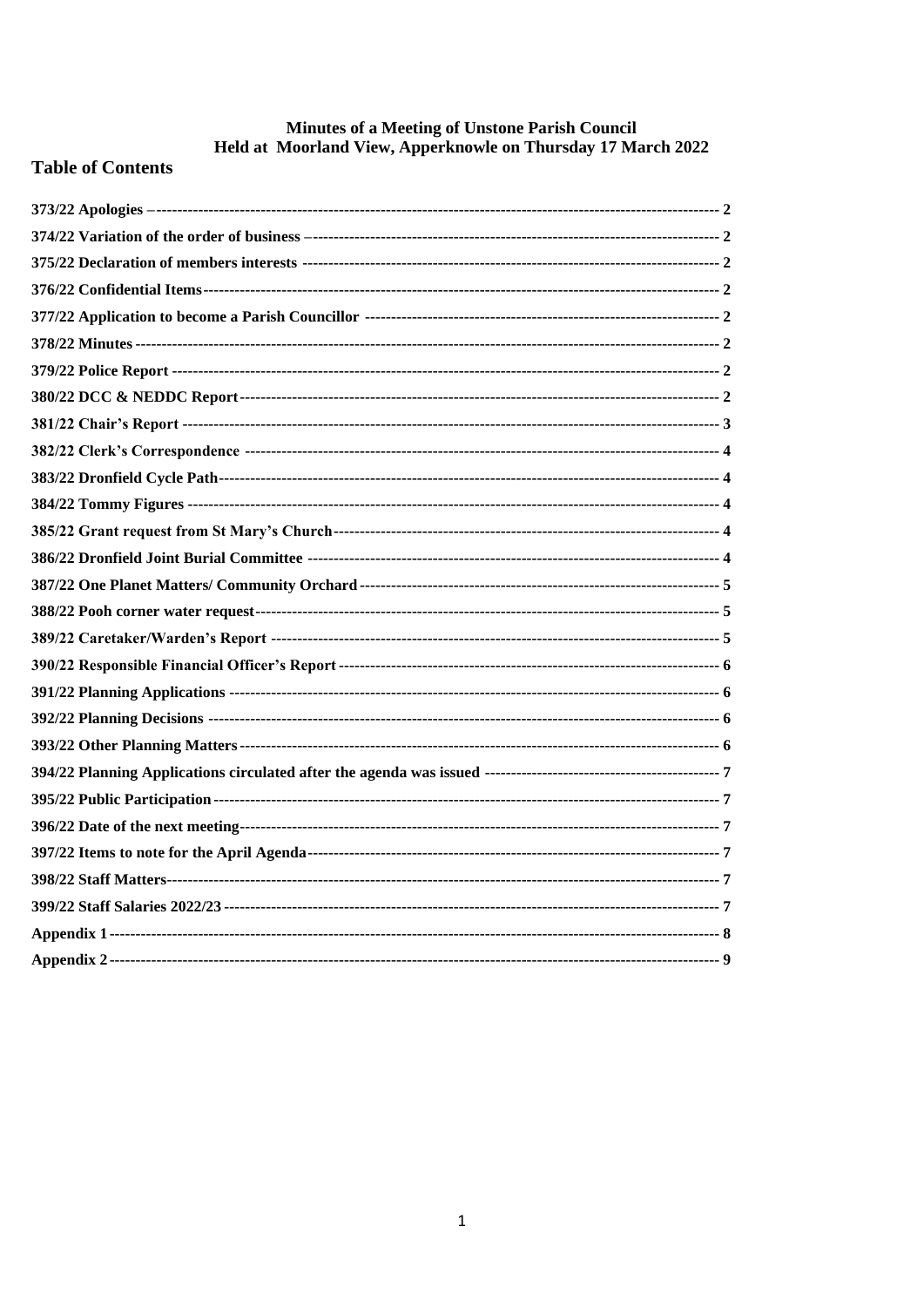## **Minutes of a Meeting of Unstone Parish Council Held at Moorland View, Apperknowle on Thursday 17 March 2022**

**Present:** Cllr Smith (in the Chair) Cllr Davison, Hill, Land, Lilleyman and Rogers

**In Attendance:** E Smith (Relief Clerk/RFO), M Brown (Caretaker/Warden), PC Matthews, PCSO Flower and PCSO Furmidge and 4 members of the Public

<span id="page-1-0"></span>**373/22 Apologies –** Cllr Dale – Family Commitment Cllr Hopkinson – Illness Cllr Perkins - Holiday

<span id="page-1-1"></span>**374/22 Variation of the order of business –** No variations

<span id="page-1-2"></span>**375/22 Declaration of members interests** - No declarations

<span id="page-1-3"></span>**376/22 Confidential Items** – No confidential matters

#### <span id="page-1-4"></span>**377/22 Application to become a Parish Councillor**

**RESOLVED** Approved to co-opt Keith Hubbard, Clerk and Cllr Hubbard signed the acceptance to office. Clerk issued Cllr Hubbard a Members and Co-opted Members Disclosable Pecuniary and Other Interests form to complete and bring back to the next Full Council meeting in April.

<span id="page-1-5"></span>**378/22 Minutes** of the UPC meeting on Thursday 17 February 2022 **RESOLVED** Approved

#### <span id="page-1-6"></span>**379/22 Police Report**

PCSO Flowers sent a report detailing the following crimes which were reported in the Parish in February 2022 1 x Violent Crime against a person, 1 x Public Order, 1 x Theft and 4 x Vehicle Crimes.

PC Matthews was in attendance at the meeting and reported that there were 7 incidents on the crime report circulated. ASB hotspots are Whittington Lane, Top Park, Unstone and Main Road, Unstone. Ongoing issues are parking and speeding.

PCSO Flower reported that out of the four vehicle crimes reported 3 and ½ crimes had been solved and the people involved have either been ordered to pay for the damage or apology letters have been issued.

The Junior School incidents had been reported to the Police and they have suspects for the crimes but very little evidence for a conviction.

Police are using behaviour contracts rather than sentencing/fines to deal with certain situations. The Police are also working with other agencies in tackling these problems such as Schools and Child Services.

PCSO Flower has found another volunteer outside the village who is willing to help with conducting speed watches in Unstone Parish.

**RESOLVED** noted report. Council thanked the Police regarding fly tipping issues which seems to have improved since last year.

## <span id="page-1-7"></span>**380/22 DCC & NEDDC Report - Cllr Dale reported:**

1. **Fleur De Lys** – Cllr Dale met with Planning Enforcement and Derbyshire County Council (DCC) Flood Risk team on this recently in terms of the builder's yard and trying to get some action to clear it up. DCC are writing to the developer to ask them to take down the fencing to enable them to access the sump at the top of the old car park so that they can maintain the culvert which caused the flooding in 2019. This was going to be dealt with through the planning process but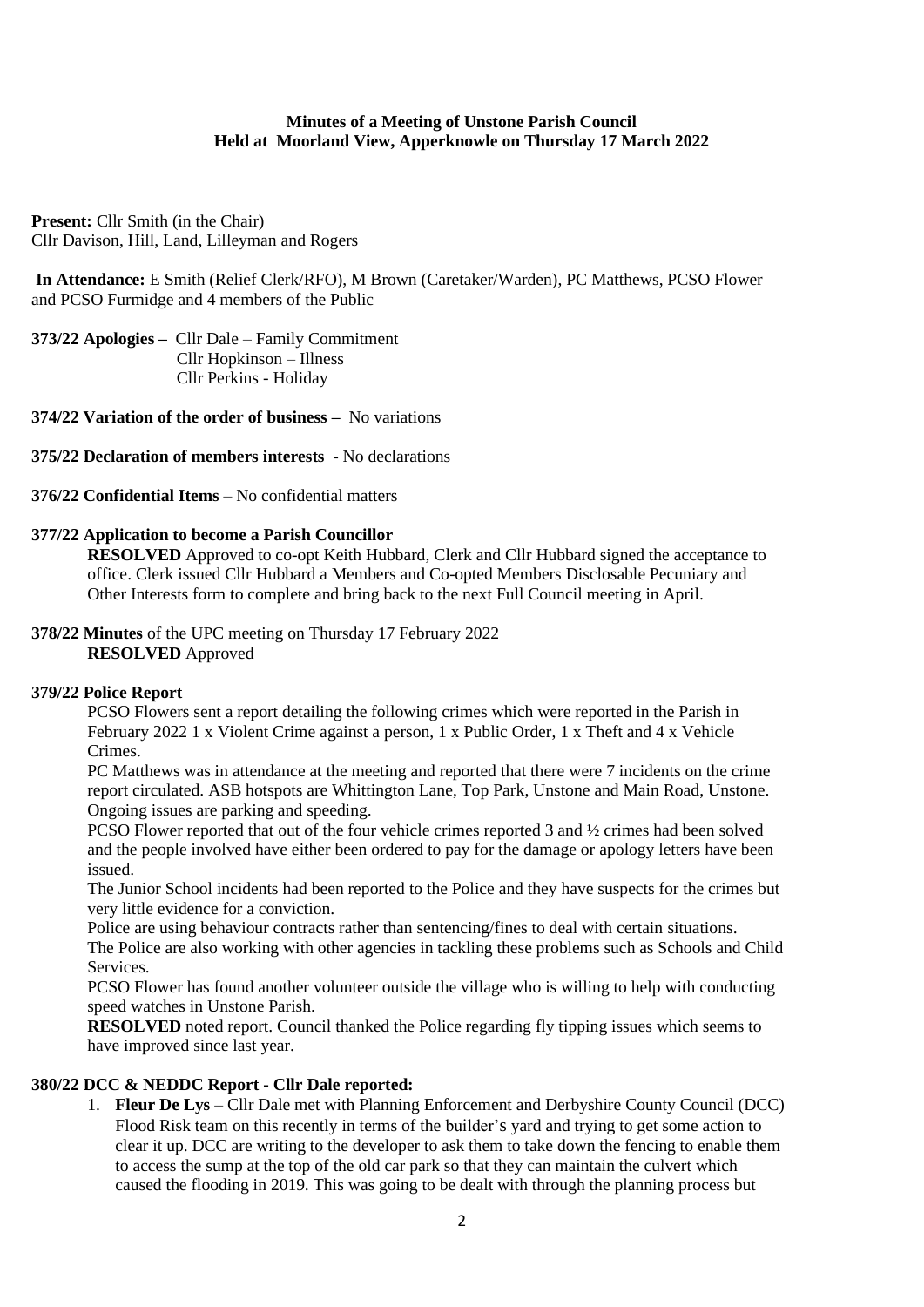other than awaiting the outcome of the appeal that has just gone in - writing to the developer and asking is the only thing that can be done at this stage. Cllr Dale asked whether, if it were to flood again, they would just remove the fencing to give them access and deal with any fall out later, which they essentially confirmed which is at least reassuring. On the planning enforcement issues around the building site looking such a mess, it is not such good news. Despite what it looks like from the outside, the development of the flats within the old pub building is still not complete and will not be for a few months yet. The developers are therefore on pretty solid ground in keeping the adjacent area as a building site under permitted development. If North East Derbyshire District Council (NEDDC) were to lodge any action against them, they could quite easily appeal it and if anything that would just draw out the process even longer. So it is a bit of a catch 22 situation, and the planning enforcement officers unfortunately do not feel there is a sufficient case to get them to do any more than what they have already done, which is putting the hoarding up to screen it off slightly. Very frustrating indeed - but Cllr Dale will keep in touch with Planning Enforcement on it and ask them to keep it under regular review. The only other thing Cllr Dale could do is to write personally as a local Councillor to the Developer and ask them to get on with tidying it up, which Cllr Dale will do. Cllr Dale asked if the Parish Council may also write similarly to add a bit more pressure

**RESOLVED** Clerk to send letter to the developer regarding the building site.

- 2. **Fleur De Lys Planning Appeal** running concurrently is the appeal that they have put in for the application for the 2 3-bed affordable homes on the car park (or current builders yard site). Cllr Dale's view is that the Council should submit representations to the Planning Inspector along similar lines to how the Council responded to the original planning application (i.e. object on the basis of green belt, parking issues and flooding risks). Cllr Dale will certainly be doing that as a local Councillor, but it would be good if the Parish Council did too to add some pressure on. **RESOLVED** Clerk to write to the Planning Inspector and submit previous objections made.
- 3. **Pavement at High Street (top of Gypsy Lane), Apperknowle**  this is something Cllr Dale has raised a few times before but unfortunately Highways have always deemed it has not been in a poor enough condition to resurface when considered against other priorities across the whole County. Given that someone has recently tripped on the pronounced Gas cover, Cllr Dale has escalated the issue to the Cabinet Member (Councillor responsible) for Highways to see if they can get any action for the Council. Cllr Dale will keep the Council posted on the outcome. **RESOLVED** Noted
- 4. **Community Orchard** One Planet Matters are not available to attend tonight's meeting but would like to meet with a contingent from UPC on Wednesday morning. Any Councillors who can attend are to let Cllr Dale know as he will need to confirm it with them. Tuesday afternoon may also be an option if that suits members better.

**RESOLVED** Noted. Councillors will contact Cllr Dale directly if they can attend the site meeting.

5. **Ukraine -** Both DCC and NEDDC are encouraging residents to support the DEC Humanitarian Appeal. At NEDDC they are also looking very closely at the Governments recently announced Homes for Ukraine scheme to see how they can help and they will publish more details in the next week or two.

**RESOLVED** Noted

6. **Fly tipping enforcement** - NEDDC have doubled the fines to hopefully help act as an even stronger deterrent. NEDDC have also recently crushed a van that had been proven to be involved with fly tipping - again hopefully the message is getting through that this will not be tolerated. More info here: [https://www.ne-derbyshire.gov.uk/news-and-media/latest-news/council-doubles](https://www.ne-derbyshire.gov.uk/news-and-media/latest-news/council-doubles-fixed-penalty-fee-for-criminals-fly-tipping)[fixed-penalty-fee-for-criminals-fly-tipping](https://www.ne-derbyshire.gov.uk/news-and-media/latest-news/council-doubles-fixed-penalty-fee-for-criminals-fly-tipping) **RESOLVED** Noted

Council would like to send their congratulations on the birth of Cllr Dale's daughter.

## <span id="page-2-0"></span>**381/22 Chair's Report - The Chair reported:**

Chair had nothing to report.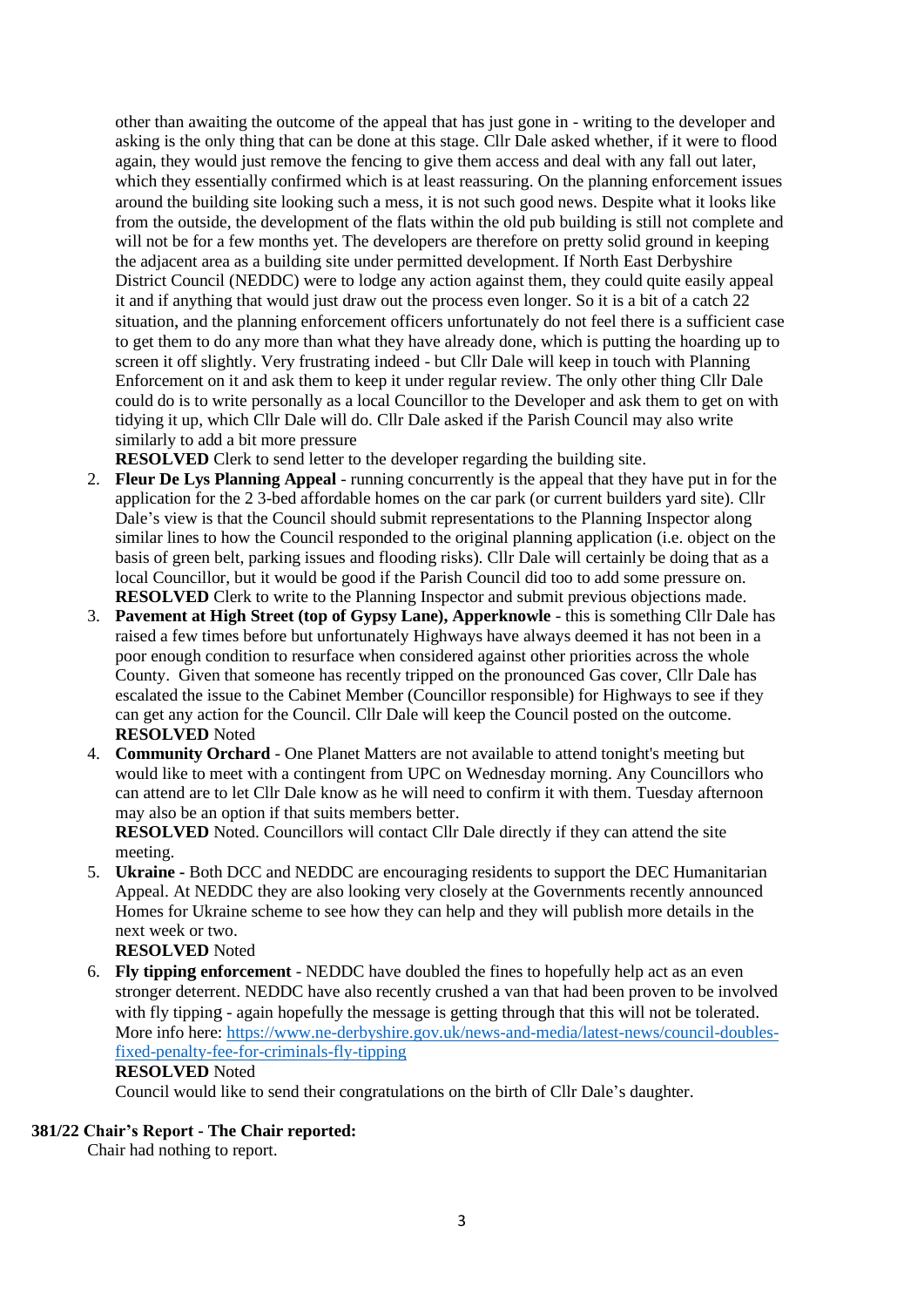## <span id="page-3-0"></span>**382/22 Clerk's Correspondence**

- 1. PCC Help set policing priorities in North East Derbyshire **RESOLVED** Noted
- 2. NEDDC Chairman's Charity Event Peaky Blinders Night 16 April 2022 **RESOLVED** Noted
- 3. NEDDC Chairman's Charity Event An evening with Mark Crossley 31 March 2022 **RESOLVED** Noted
- 4. NEDDC Chairman's Charity Event St Georges Day Concert 23 April 2022 **RESOLVED** Noted
- 5. DALC February newsletters **RESOLVED** Noted
- 6. Peace Funerals Apperknowle Discount No response has been received. **RESOLVED** Noted
- 7. Pavement condition at Gypsy Lane, Apperknowle This was included within Cllr Dales report **RESOLVED** Noted. Clerk will send this response to resident.

## <span id="page-3-1"></span>**383/22 Dronfield Cycle Path**

Clerk has received no further updates from DCC. Cllr Smith reported that the works had been completed from the bus layby to the garden centre. The school part of the cycle route will be completed in August during the school holidays. No further design decisions have been agreed after the school phase as yet. **RESOLVED** Noted.

## <span id="page-3-2"></span>**384/22 Tommy Figures**

Cllr Rogers had nothing to report at this stage. **RESOLVED** Deferred to the next Council meeting.

## <span id="page-3-3"></span>**385/22 Grant request from St Mary's Church**

Unstone Parish Council caretaker and the St Mary's Church Warden met at the site and discussed the possibility of purchasing a Jubilee Tree with the money donated from Unstone Parish Council. Unfortunately, the area had just removed a tree that had damaged the building wall so another tree is not an option for this area.

Handley Garden centre had tested the soil to ensure this was suitable for a rose garden which it is. The final decision is that there will be a rose garden, grassed area and possibly a bench to complete the Memorial Garden.

**RESOLVED** approved £500 grant for the materials needed to complete the Memorial Garden. Council would like to consider purchasing a Jubilee Tree for Unstone Green. Caretaker to come back to Council with costings for an Oak tree.

## <span id="page-3-4"></span>**386/22 Dronfield Joint Burial Committee**

Clerk received four questions from NEDDC regarding the Dronfield Joint Burial Committee. **RESOLVED** Clerk to send following response to questions asked:

- 1. Is it your understanding that the Cemetery Advisory Committee exists alongside the Joint Committee or is it intended to be a replacement? Replacement as the Committee were told by the Town Clerk that they could not legally have a joint burial committee.
- 2. How was the establishment of the Cemetery Advisory Committee reported to the Joint Burial Committee?

It was not reported to the Joint Burial Committee, a Joint Burial Committee meeting was held and the Town Clerk raised the fact that they could not have a Joint Burial Committee. Unstone Parish Councillor reported that these changes should be discussed but this did not happen the next step was that the Cemetery Committee was established.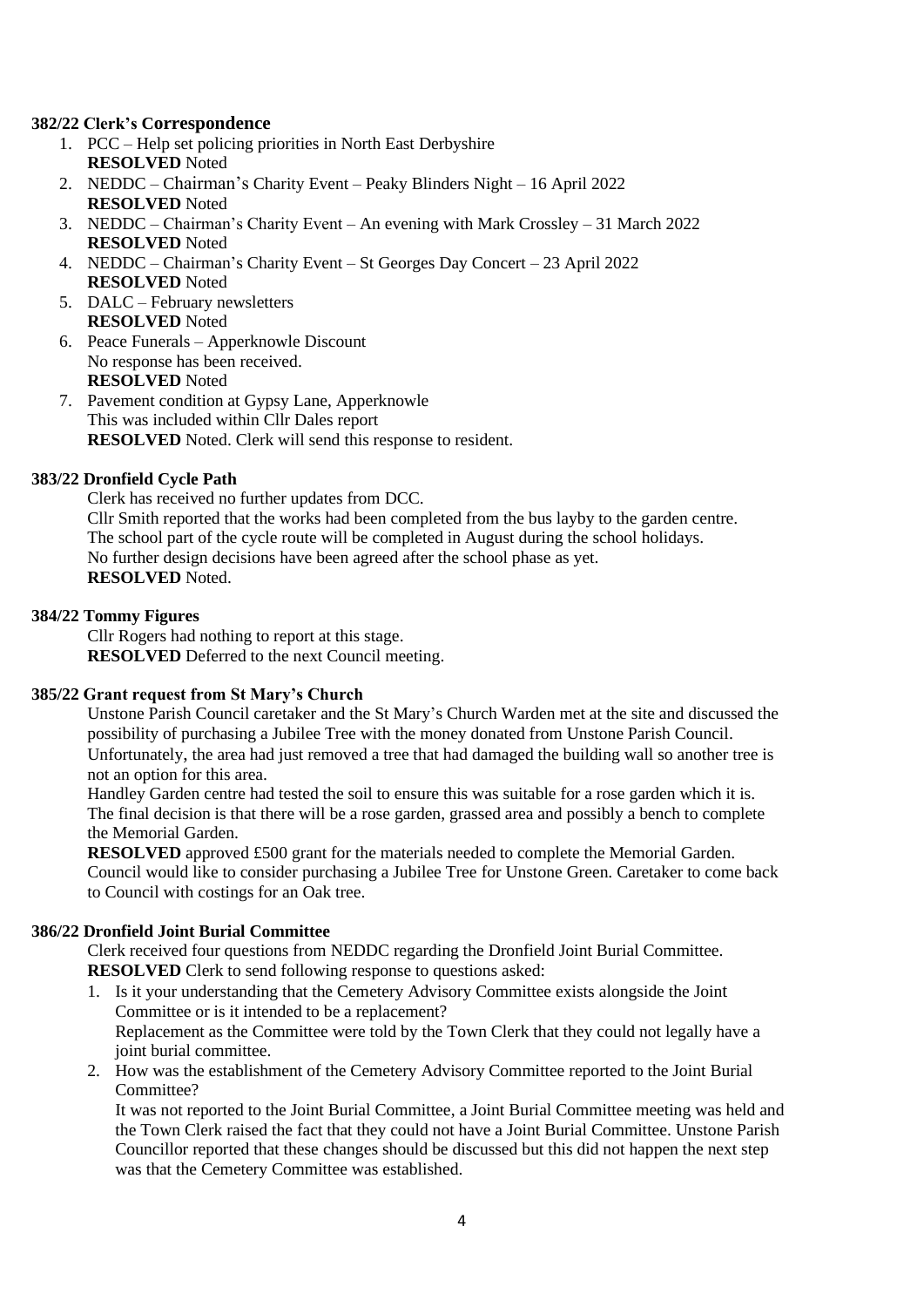3. What involvement did UPC have regarding the establishment of the committee? At the Dronfield Town Council meeting held on 8 January 2018 an Unstone Parish Councillor stated in the public forum that the agenda item to consider approval of the terms of reference for the Cemetery Committee – they expressed concerns that the terms of reference had not been reviewed by any representative from Unstone Parish Council. (3.2)

Under section 8 of the minutes other Councillors expressed concern that the Cemetery Committee should not be a sub-committee of Dronfield Town Council and that Apperknowle and Unstone residents should have a fair representative on the committee. Cllr C Smith was also concerned that no representative from Unstone has seen the Terms of Reference being discussed. Cllr R Smith expressed a concern that it was undemocratic having only one Unstone representative on the Committee. (Section 8 of those minutes).

4. Does UPC have a representative on the Committee? If not have you ever had a representative on this Committee?

The Committee did start with three representatives from Unstone, this was reduced to 1 representative Cllr Lilleyman. The seat is now vacant on the Cemetery Committee due to Councillor Lilleyman standing down.

Cllr Lilleyman also stated that during the Cemetery Advisory Committee meeting held on 29 March 2018 Minute 12 – It was RESOLVED that scheduled meetings take place four times per year in June, September, December and March. Additional meetings can be scheduled should any matters arise. Meetings to take place on Thursday afternoons at 3pm.

It was requested that digital systems for managing the cemetery and inputting the historical records onto an electronic system are discussed at the next meeting.

The representative appointed by Unstone Parish Council requested that minutes are forwarded to the Clerk of Unstone Parish Council and that any future changes to the Committee terms of reference are submitted to Unstone Parish Council for comments prior to consideration by Dronfield Town Council. There is a meeting of the Cemetery Committee scheduled for 22 March 2022 no agenda has been sent to the Clerk of Unstone Parish Council nor has the update to the Terms of Reference been circulated (Agenda Item 4).

## <span id="page-4-0"></span>**387/22 One Planet Matters/ Community Orchard**

Cllr Dale has established site meeting dates with One Planet matters. Unstone Parish Councillors to inform Cllr Dale if they can attend on those dates. **RESOLVED** Noted

## <span id="page-4-1"></span>**388/22 Pooh corner water request**

**RESOLVED** approved that an outside tap with tap lock and meter could be fitted at the Community Hall for Pooh corner to use. Pooh corner to pay for tap, lock, meter and installation. Pooh corner to be allowed use of the tap but use of hose pipes would not be permitted.

## <span id="page-4-2"></span>**389/22 Caretaker/Warden's Report**

- 1. Blue flame had been called out to the boiler but can not attend until 21 March.
- 2. Chubb fire have completed their six monthly tests on the fire alarm and emergency lighting. There are two lights that have failed in which the electrician will replace.
- 3. Routine checks on all bins, grit bins, dog bins, bus stops, benches around the Parish
- 4. Routine play area inspections and litter picks
- 5. Routine grass cutting/weeding control around the Parish
- 6. Held a site meeting with the Church Warden at St Mary's regarding the Jubilee Garden
- 7. There is an issue with Whittington Lane bin a local resident is using it for their household waste when their bin is full.
- 8. Several issues of vandalism and antisocial behaviour in our playgrounds.
- 9. Bus stop at Ramshaw Roadside has been defaced with spray paint graffiti removal of this has marked the Perspex.
- 10. Several instances of smashed glass around the rubber matting at Whittington Lane play area.
- 11. Vaseline smeared all over the new seating at Whittington Lane and food smeared over the play equipment.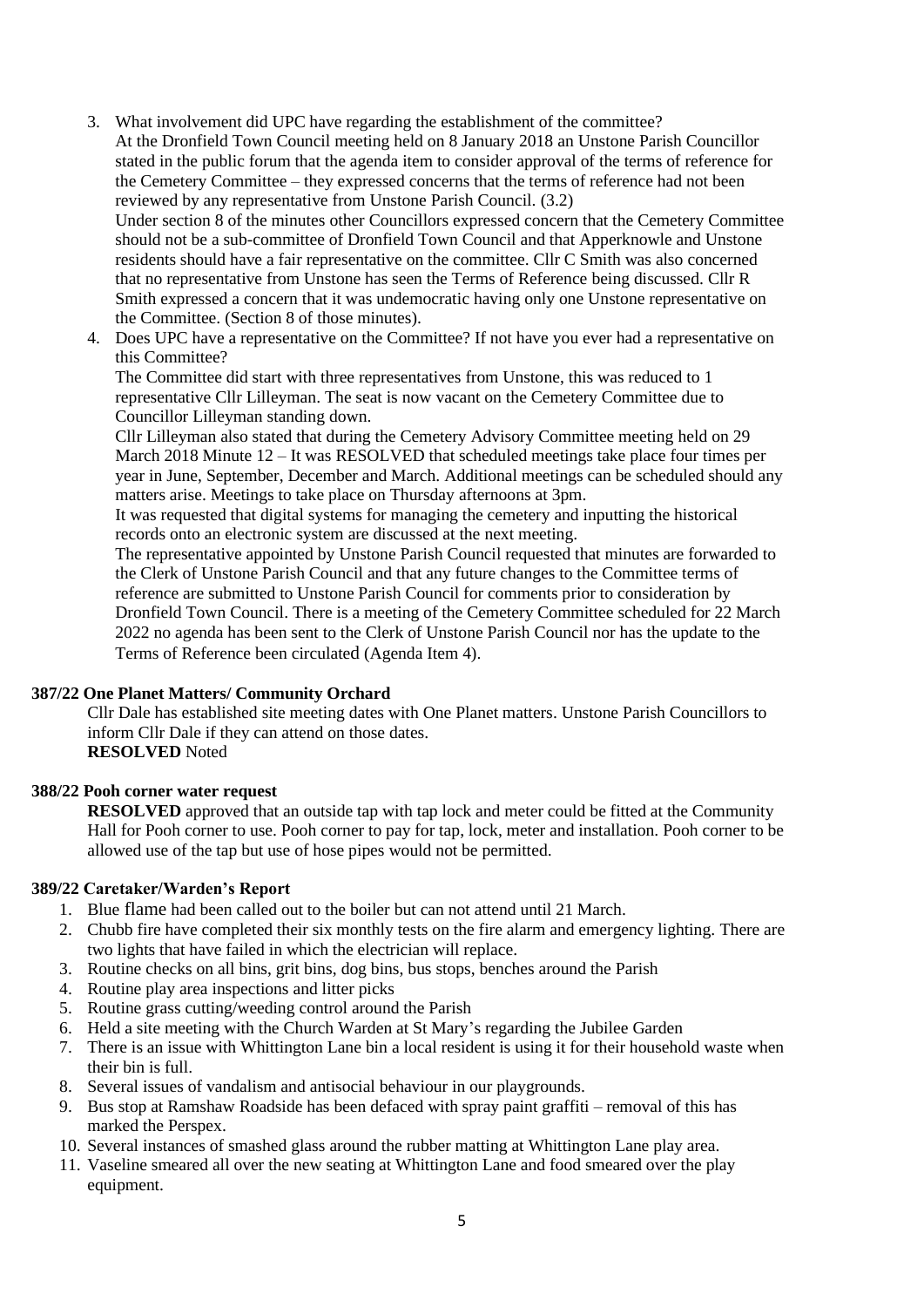- 12. Safety barriers around the CCTV works had been torn down and strewn around the play area.
- 13. A motorcycle/scooter has been ridden across the play area and new matting, tearing up the grass and leaving mud everywhere.
- 14. At Brierley play area someone has pulled down the wire fence which is believed to belong to the private landowner.

**RESOLVED** Noted report and approved two new batteries for the fire alarm system as they need to be replaced.

## <span id="page-5-0"></span>**390/22 Responsible Financial Officer's Report**

1. The RFO's payment list for March 2022 totalling £6,204.09 had been circulated to Councillors (Appendix 1)

**RESOLVED** Approved

- 2. The bank reconciliation up to 28 February 2022 had been circulated to Councillors (Appendix 2) **RESOLVED** Approved
- 3. Zumba hall hirer rate **RESOLVED** Approved to remain at £10.00 per hour for a further six months.
- 4. Terms of Reference for Finance and Staff Working Party **RESOLVED** Approved and Cllr Smith to join the working party along with Cllr Hopkinson, Rogers and Lilleyman.
- 5. Community Hall rates from 1 April 2022 **RESOLVED** Approved recommendation by Finance and Staff Working Party to increase the hall charges by 5% and increase the kitchen hire to £10.00.
- 6. DALC Subscription for 2022/23 **RESOLVED** Approved the annual subscription charge of £654.17 for 2022/23. 7. Omicron Discretionary Grant
	- Clerk reported that the Community Hall had received a grant of £2,500 from North East Derbyshire District Council **RESOLVED** Noted.

## <span id="page-5-1"></span>**391/22 Planning Applications**

NED 22/00067/AD – Application for advertising consent for 2no signs to be placed either side of the entrance to the car park, 1no sign pedestrian gate, and 1no noticeboard within the site at Land South of Cricket ground, High Street, Apperknowle.

**RESOLVED** No comments made

NED 22/00121/FLH – Proposed new entrance porch at Warren House, Westfield Lane, Middle Handley

**RESOLVED** No comments made

NED 22/00138/FL – Construction of a manege for personal use at Land South of Woodland and Unstone Grange and The North side of Hundall Lane, Hundall, Apperknowle

## **RESOLVED** No comments made

NED 22/00164/LDC – Application for a certificate of lawfulness for conversion of existing outbuildings to facilitate the construction of swimming pool with pool hall, including changing room/shower/toilet, to be built within the domestic curtilage garden of the main property for homeowners private use at The Old School House, Lightwood Lane, Middle Handley **RESOLVED** No comments made

## <span id="page-5-2"></span>**392/22 Planning Decisions**

No planning decisions received.

## <span id="page-5-3"></span>**393/22 Other Planning Matters**

Street Naming and Numbering – Wisteria Barn, Back Road, Apperknowle

**RESOLVED** No comments made

Secretary of State appeal – Fleur De Lys Hotel, Main Road, Unstone

**RESOLVED** approved to reiterate the points previously raised in relation to this site;

the car park sits on green belt land, the land has flooded badly on several occasions in recent years.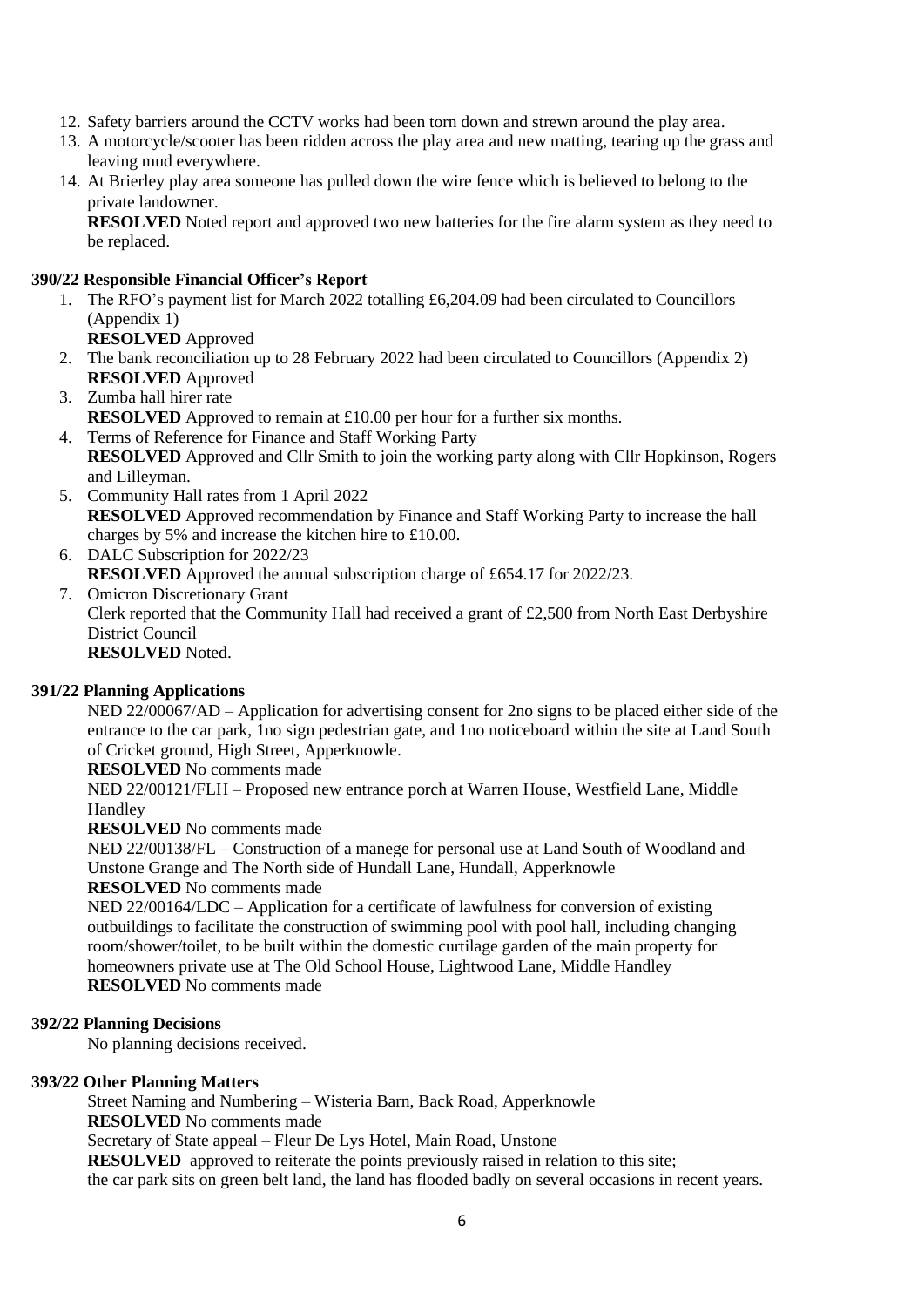Adequate car parking provision should also be available at this location for the flats which have already been approved.

Proposed communications installation for Cellnext at Hundall/Windmill Lane, Unstone **RESOLVED** No comments made.

#### <span id="page-6-0"></span>**394/22 Planning Applications circulated after the agenda was issued**

No planning applications circulated.

#### <span id="page-6-1"></span>**395/22 Public Participation**

A member of the public enquired about submitting an application for a grant for a Hymnal for the Methodist Church which was raised at the previous meeting.

**RESOLVED** Approved a grant of £500 towards the hymnal to be ratified at the next full council meeting. Photograph of the Hymnal should be submitted to the Clerk as proof of purchase for the auditors within 12 months of the grant being paid.

A member of the public thanked Cllr Dale for repairing the footpath at Sharman.

<span id="page-6-2"></span>**396/22 Date of the next meeting** was confirmed for Thursday 21 April 2022 at 7pm

#### <span id="page-6-3"></span>**397/22 Items to note for the April Agenda**

Grant for Hymnal at the Methodist Church

**That in view of the confidential nature of the business about to be transacted, a resolution to exclude the Press and Public from the meeting in accordance with the Public Bodies (Admission to Meetings) Act 1960, s1, in order to discuss these items has been resolved.**

#### <span id="page-6-4"></span>**398/22 Staff Matters**

**RESOLVED** Clerk to draft a letter and submit to DALC HR to advise on this matter prior to posting to employee.

<span id="page-6-5"></span>**399/22 Staff Salaries 2022/23 RESOLVED** Approved as per circulated paper

The meeting closed at 8.10pm

Chair's signature………………………………………………………………………21 April 2022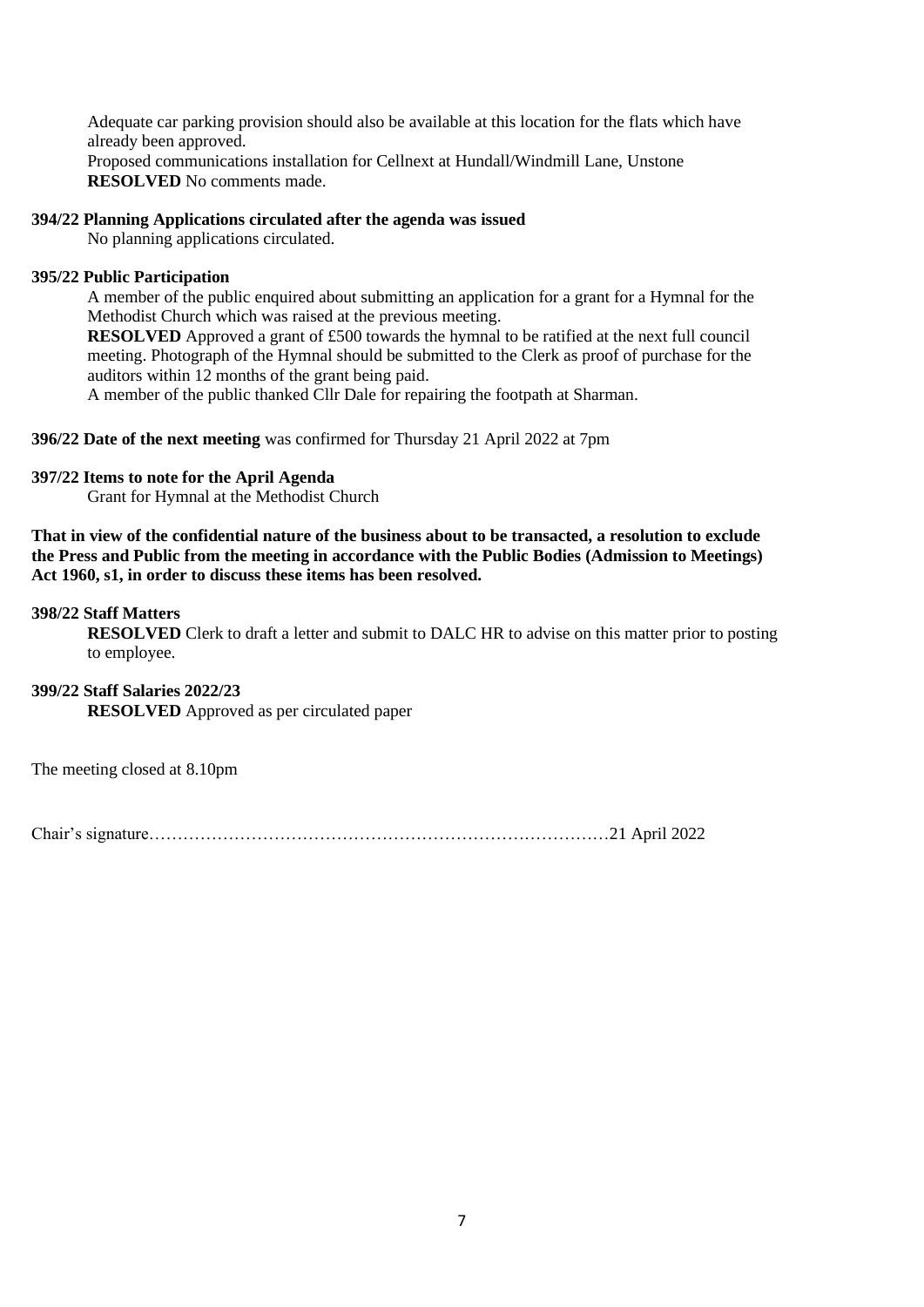## **Appendix 1**

**March Cheque Requests**

<span id="page-7-0"></span>

|             | <u>1100 MO MO MOORE</u><br><b>Payee</b> | <b>Details</b>                           | Amount    | Vat Rec | <b>Total</b> |
|-------------|-----------------------------------------|------------------------------------------|-----------|---------|--------------|
| D/D         | Leasys                                  | Van HP Charge 22/SAT/000251137           | £265.89   | £53.17  | £319.06      |
| D/D         | <b>British Gas</b>                      | Gas Bill (08/01/2022 to 07/02/2022)      | £204.97   | £40.99  | £245.96      |
| D/D         | <b>British Gas Lite</b>                 | Electric Bill (09/01/2022 to 09/02/2022) | £53.20    | £2.66   | £55.86       |
| D/D         | <b>NEDDC</b>                            | <b>Trade Waste Collections</b>           | £38.09    | £0.00   | £38.09       |
| D/D         | Nest                                    | <b>Pension Contributions March 2022</b>  | £119.95   | £0.00   | £119.95      |
| D/D         | <b>Unity Trust</b>                      | Plyboard, Socket Set and Fuel            | £254.58   | £50.32  | £304.90      |
| S/O         | <b>Wish Computers</b>                   | Web site management                      | £23.00    | £0.00   | £23.00       |
| <b>BACS</b> | <b>ED Steel Ltd</b>                     | Drill, Cement, Bars, Screws & Gloves     | £56.85    | £11.25  | £68.10       |
| <b>BACS</b> | <b>NEDDC</b>                            | <b>Post Mounted Litter Bin</b>           | £49.99    | £10.00  | £59.99       |
| <b>BACS</b> | Eden Washrooms                          | Servicing of Community Hall              | £566.25   | £113.25 | £679.50      |
| <b>BACS</b> | <b>Miscellaneous</b>                    | Payroll March 2022                       | £3,437.16 | £0.00   | £3,437.16    |
| <b>BACS</b> | <b>HMRC</b>                             | Payroll March 2022                       | £852.52   | £0.00   | £852.52      |
|             |                                         | <b>March 2022 Payments Total</b>         | £5,922.45 | £281.64 | £6,204.09    |